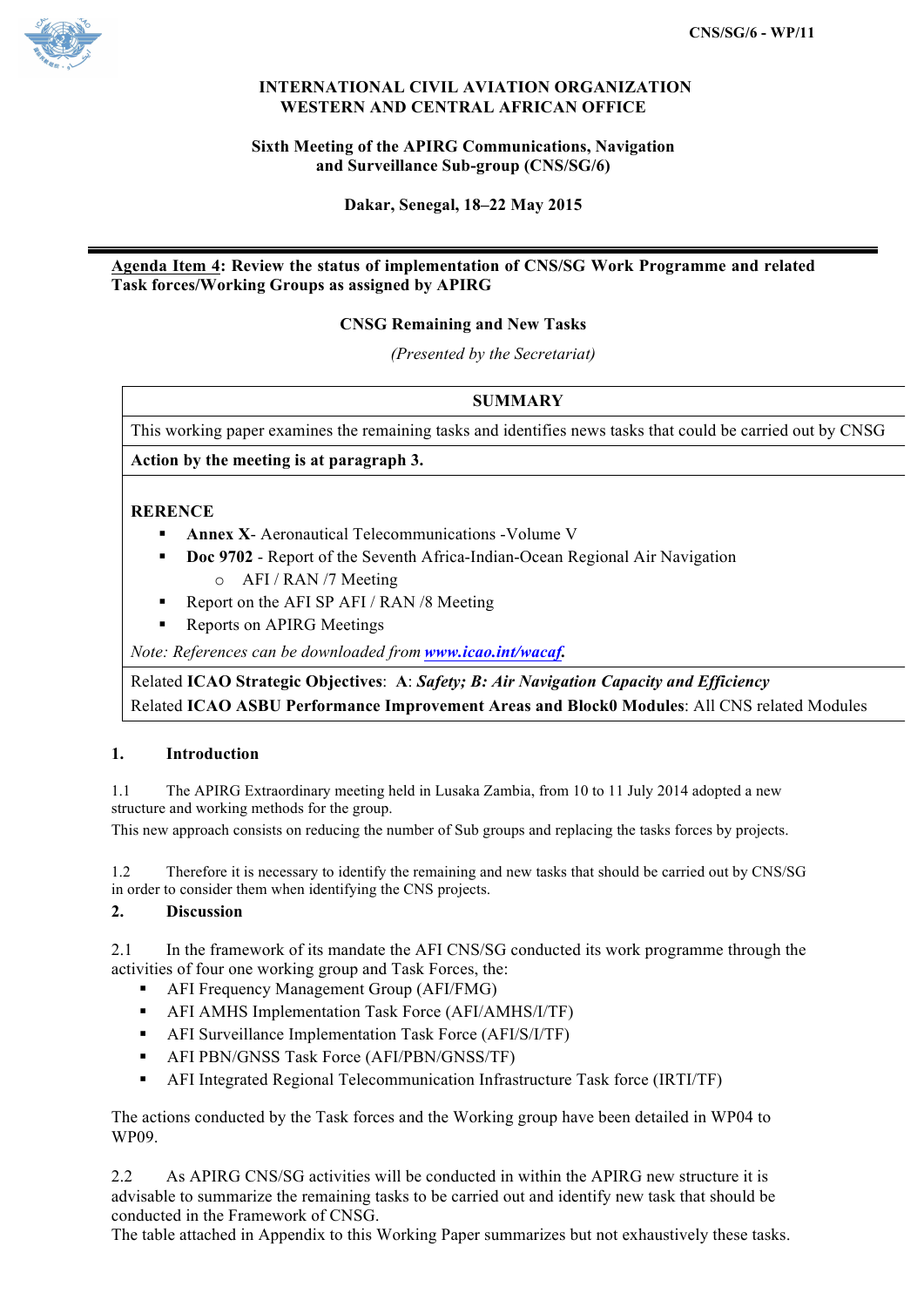## **3. Action by the meeting**

The meeting is invited to:

- a) Take note of the information given above
- b) Identify additional remaining and new tasks that should be carried out by CNSG
- c) Identify the suitable mechanisms to conduct these tasks in the framework of the ICAO ASBU methodology

End ----------------------